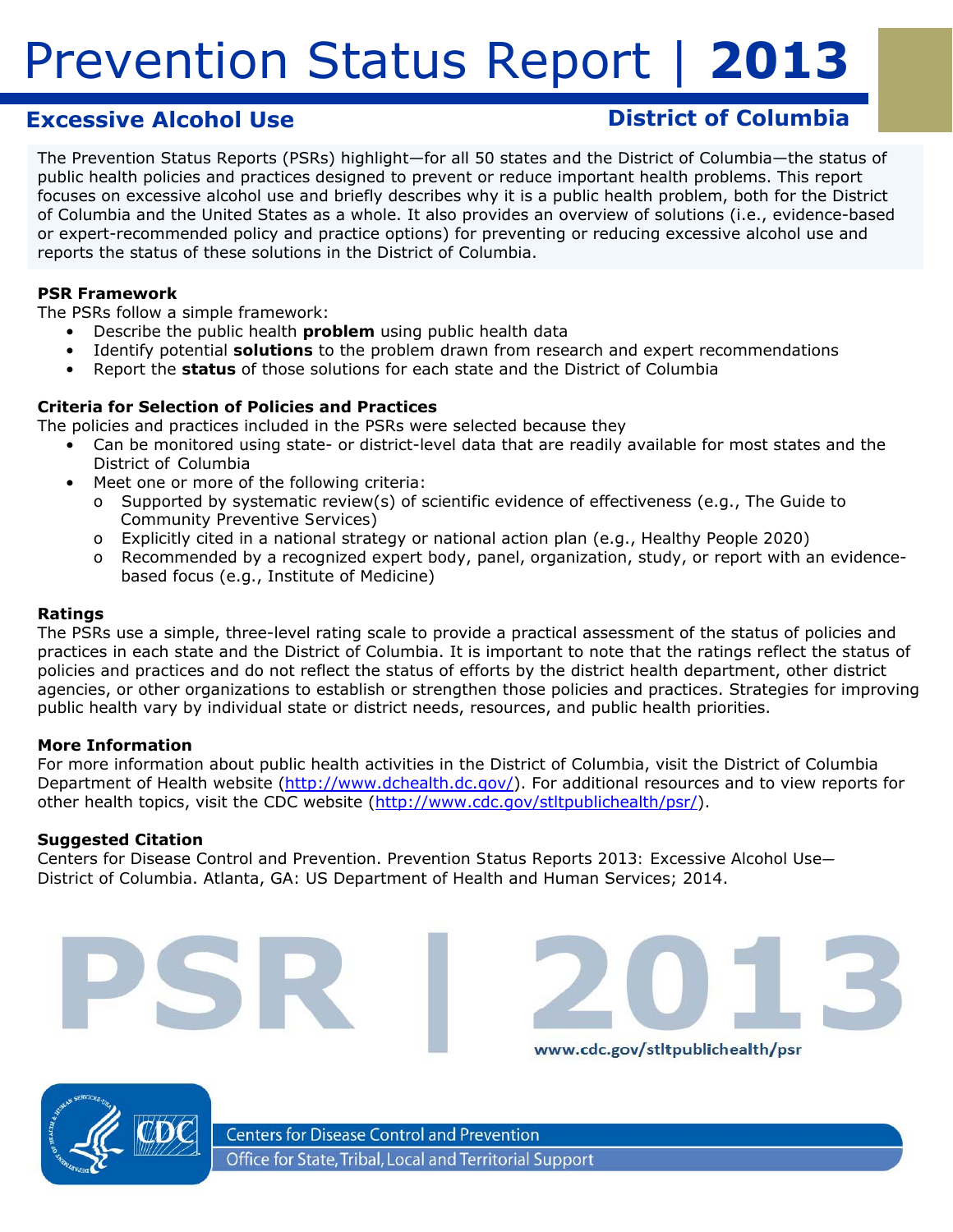# **Excessive Alcohol Use Contract Columbia District of Columbia**

# **Public Health Problem**

Excessive alcohol use is responsible for about 88,000 deaths and 2.5 million years of potential life lost in the United States each year (1). Binge drinking (five or more drinks per occasion for men or four or more drinks per occasion for women) is responsible for more than half the deaths and two-thirds of the years of potential life lost resulting from excessive alcohol use (2).

Excessive drinking results in 210 deaths and 6,725 years of potential life lost each year in the District of Columbia (1).

In the District of Columbia, 25.0% of adults and 12.6% of high school students reported binge drinking in 2011 (3,4).

Excessive alcohol use cost the United States \$223.5 billion, or \$1.90 per drink consumed, in 2006 as a result of lost workplace productivity, healthcare expenses, and crime (5). In the District of Columbia, excessive alcohol use cost \$966.7 million, or \$2.35 per drink (6).



Source: Behavioral Risk Factor Surveillance System (3)



Source: Behavioral Risk Factor Surveillance System (3)



Source: Youth Risk Behavior Surveillance System (4) Note: District of Columbia data were not available for one or more years from the source used for this chart. Similar data may be available from another national or district source.



Source: Alcohol Epidemiologic Data System (7)

# **Alcohol consumption per person aged ≥14**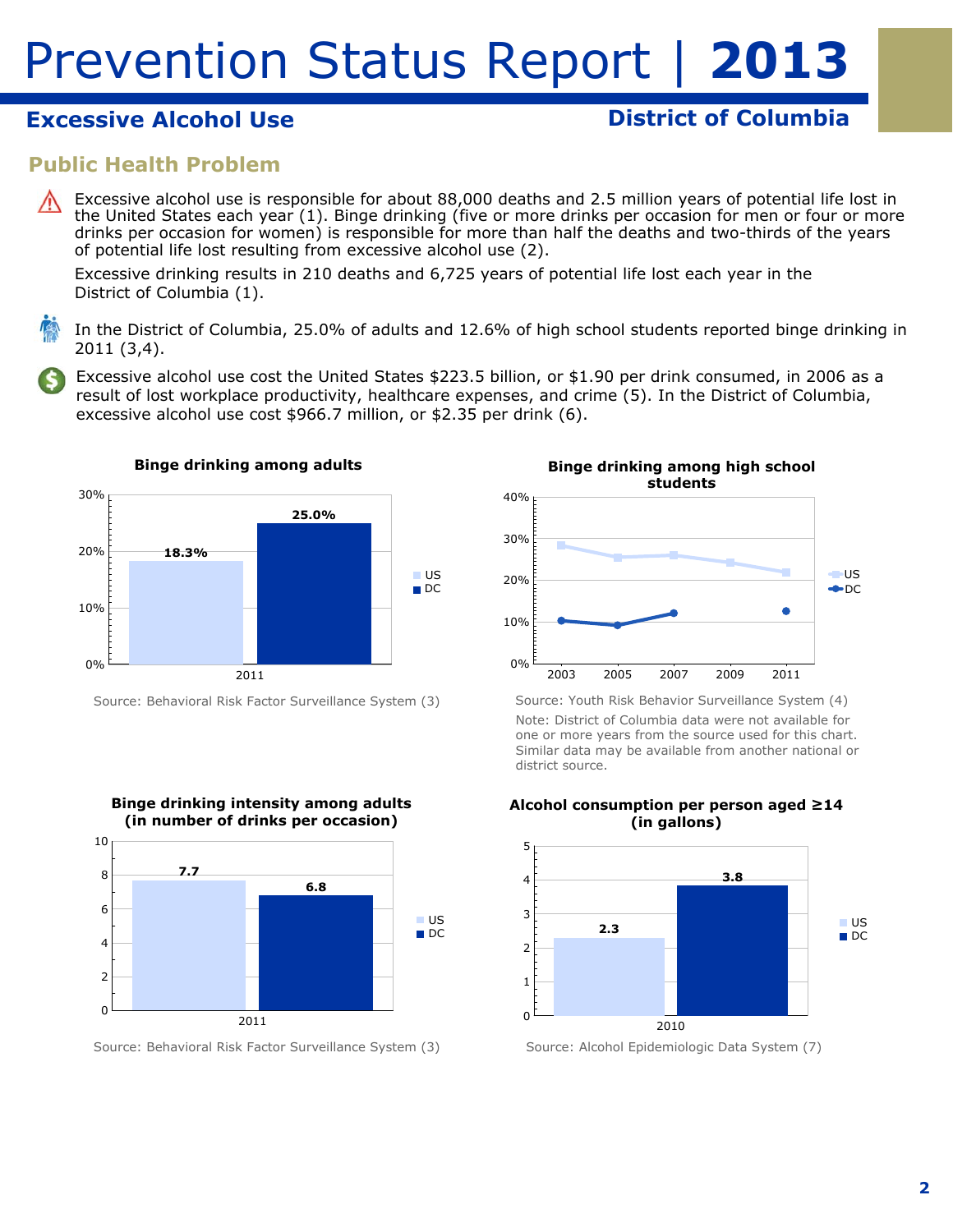# **Excessive Alcohol Use Contract Columbia District of Columbia**

# **Policy and Practice Solutions**

This report focuses on policies and practices recommended by the Community Preventive Services Task Force on the basis of scientific studies supporting their effectiveness in reducing excessive alcohol consumption and related harms (8). These policies and practices include 1) increasing alcohol excise taxes (e.g., district taxes on beer, distilled spirits, and wine); 2) having commercial host (dram shop) liability laws; and 3) regulating alcohol outlet density (8–10). Other strategies supported by scientific evidence include avoiding further privatization of retail alcohol sales and providing adults (including pregnant women) with screening and brief intervention for excessive alcohol use (11,12). For information about why certain alcohol-related indicators were selected, and for links to additional data and resources, visit the CDC website (http://www.cdc.gov/stltpublichealth/psr/alcohol/).

# **Status of Policy and Practice Solutions in the District of Columbia**

## **District beer tax**

#### **As of January 1, 2012, the District of Columbia's excise tax per gallon of beer was \$0.09 (13).**

*Task Force on Community Preventive Services recommendation:*  Increase alcohol excise taxes. Studies show that a 10% increase in the price of beer would likely reduce beer consumption by approximately 5% (8).

|            | Rating District beer tax |
|------------|--------------------------|
| Green      | $\geq$ \$1.00 per gallon |
| Yellow     | \$0.50-\$0.99 per gallon |
| <b>Red</b> | \$0.00-\$0.49 per gallon |

# **District distilled spirits tax**

#### **As of January 1, 2012, the District of Columbia's excise tax per gallon of distilled spirits was \$1.50 (14).**

*Task Force on Community Preventive Services recommendation:*  Increase alcohol excise taxes. Studies show that a 10% increase in the price of distilled spirits would likely reduce distilled spirits consumption by approximately 8% (8).

|  |            | Rating District distilled spirits tax |
|--|------------|---------------------------------------|
|  | Green      | $\ge$ \$8.00 per gallon               |
|  | Yellow     | \$4.00-\$7.99 per gallon              |
|  | <b>Red</b> | \$0.00-\$3.99 per gallon              |

### **District wine tax**

### **As of January 1, 2012, the District of Columbia's excise tax per gallon of wine was \$0.30 (15).**

*Task Force on Community Preventive Services recommendation*: Increase alcohol excise taxes. Studies show that a 10% increase in the price of wine would likely reduce wine consumption by approximately 6% (8).

## **Commercial host (dram shop) liability laws**

#### **As of January 1, 2011, the District of Columbia had commercial host liability with no major limitations (16,17).**

*Task Force on Community Preventive Services recommendation*: Presence of commercial host (dram shop) liability for sale or service to either underage patrons or intoxicated adults. Evidence shows these laws are associated with a reduction in alcohol-related harms, including a median 6.4% reduction in deaths from motor vehicle crashes (9).

| naully | <b>PISUILL WILLE LAA</b> |
|--------|--------------------------|
| Green  | $\ge$ \$2.00 per gallon  |
| Yellow | \$1.00-\$1.99 per gallon |
| Red    | \$0.00-\$0.99 per gallon |

**Rating District wine tax** 

|  | Rating | <b>District had</b>                                           |
|--|--------|---------------------------------------------------------------|
|  | Green  | <b>Commercial host liability</b><br>with no major limitations |
|  | Yellow | Commercial host liability with<br>major limitations           |
|  | Red    | No commercial host liability                                  |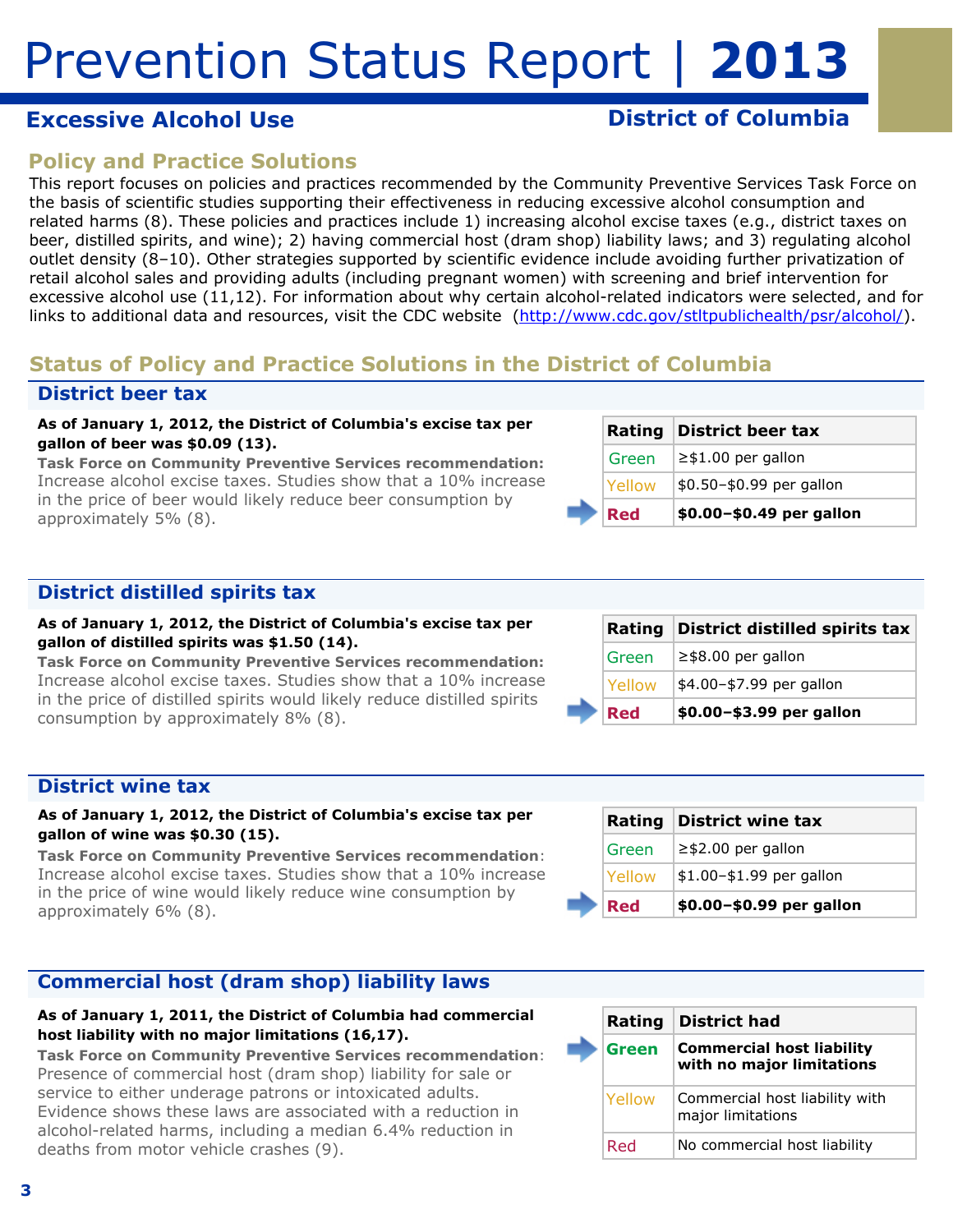# **Excessive Alcohol Use Contract Columbia District of Columbia**

# **Local authority to regulate alcohol outlet density**

**The District of Columbia was not rated for this measure because the measure addresses state versus local authority and does not apply to the District of Columbia (18).** 

*Task Force on Community Preventive Services recommendation*: Use regulatory authority (e.g., through licensing and zoning) to limit alcohol outlet density. Evidence shows greater alcohol outlet density is associated with excessive drinking and related harms, including injuries and violence (10). Local control allows communities to better address density problems (18).

| Rating | <b>State had</b>                                                                                   |
|--------|----------------------------------------------------------------------------------------------------|
| Green  | Exclusive local or joint<br>state/local alcohol retail<br>licensing                                |
| Yellow | Exclusive state alcohol retail<br>licensing with local zoning<br>authority or other mixed policies |
| Red    | Exclusive state alcohol retail<br>licensing                                                        |

## **Simplified Rating System**

A more detailed explanation of the rating system for excessive alcohol use is available at http://www.cdc.gov/stltpublichealth/psr/alcohol/.

#### **Green**

The policy or practice is established in accordance with supporting evidence and/or expert recommendations. Higher tax levels are rated green.

#### **Yellow**

The policy or practice is established in partial accordance with supporting evidence and/or expert recommendations. Intermediate tax levels are rated yellow.

#### **Red**

The policy or practice is either absent or not established in accordance with supporting evidence and/or expert recommendations. Lower tax levels are rated red.

# **Indicator Definitions**

**District beer tax:** The excise tax rate, in dollars per gallon, imposed by the district on beer containing 5% alcohol by volume. District beer excise tax does not include any additional taxes, such as those based on price rather than volume (e.g., ad valorem or sales taxes) that the District of Columbia may have implemented at the wholesale or retail level. District beer taxes ranged from \$0.02 to \$1.07 across states for which excise tax data were available.

**District distilled spirits tax:** The excise tax rate, in dollars per gallon, imposed by the district on distilled spirits containing 40% alcohol by volume. District distilled spirits excise tax does not include any additional taxes, such as those based on price rather than volume (e.g., ad valorem or sales taxes) that the District of Columbia may have implemented at the wholesale or retail level. State distilled spirits taxes ranged from \$1.50 to \$14.25 across states for which excise tax data were available. For states with different tax rates for distilled spirits sold off-sale (e.g., at liquor stores) and on-sale (e.g., at restaurants), the off-sale tax rate has been reported.

 were available. **District wine tax:** The excise tax rate, in dollars per gallon, imposed by the district on wine containing 12% alcohol by volume. District wine excise tax does not include any additional taxes, such as those based on price rather than volume (e.g., ad valorem or sales taxes) that the District of Columbia may have implemented at the wholesale or retail level. District wine taxes ranged from \$0.11 to \$2.50 across states for which excise tax data

**Commercial host (dram shop) liability laws:** Laws that hold alcohol retailers liable for alcohol-attributable harms (e.g., injuries or deaths resulting from alcohol-related motor vehicle crashes) caused by patrons who were illegally sold or served alcohol because they were either intoxicated or under the minimum legal drinking age of 21 years at the time of sale or service. District commercial host liability laws are considered to have major limitations if they 1) cover underage patrons or intoxicated adults but not both, 2) require increased evidence for finding liability, 3) set limitations on damage awards, or 4) set restrictions on who may be sued.

 in its geographic area. **Local authority to regulate alcohol outlet density:** The extent to which a local government can implement zoning (land use) or licensing controls over the number of alcohol retailers (e.g., bars, restaurants, liquor stores)